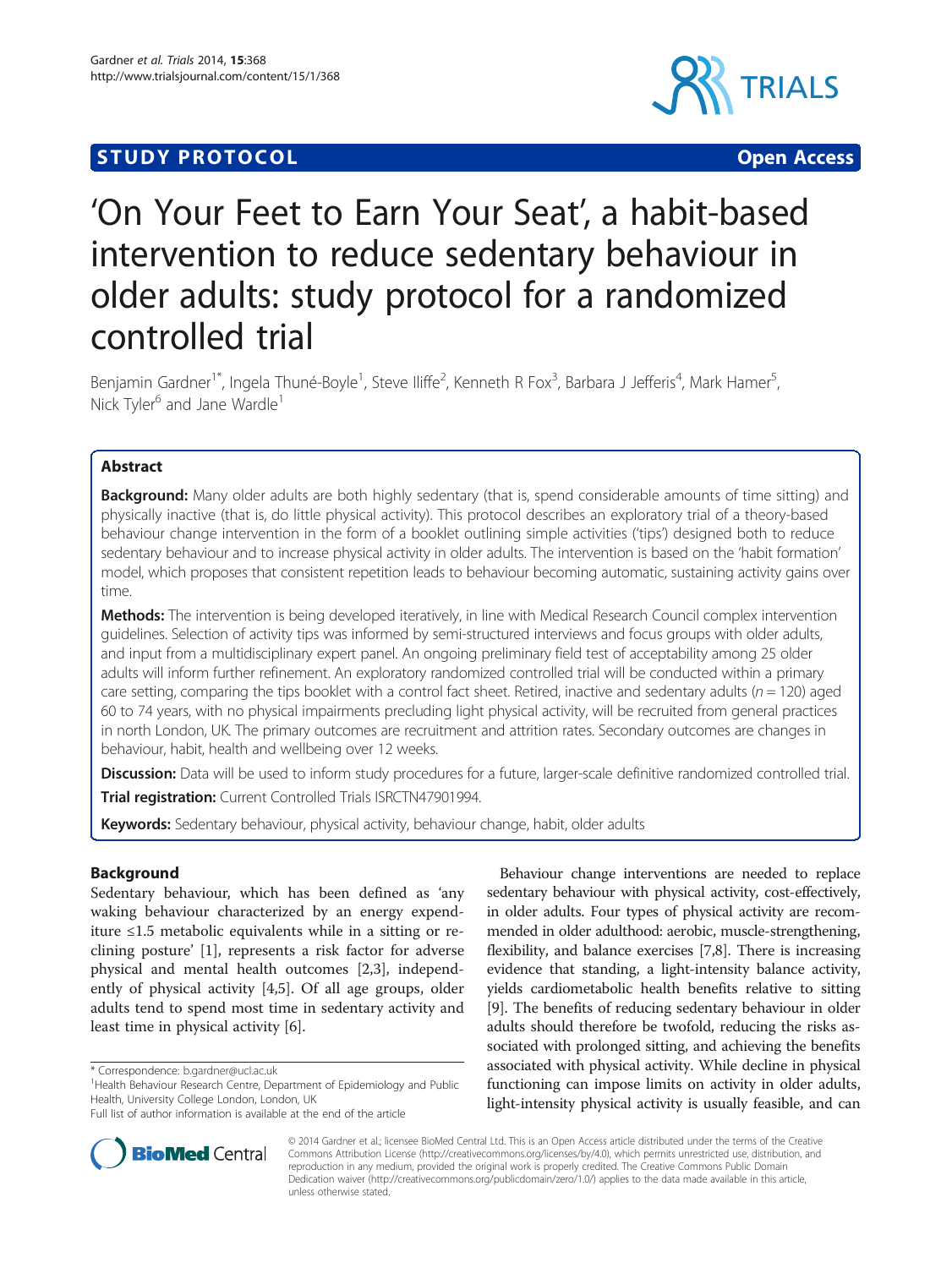increase fitness, reduce morbidity and mortality, and promote natural uptake of more intensive activities [\[10-14](#page-11-0)].

Many interventions have sought to increase physical activity among older adults [[15](#page-11-0)-[17\]](#page-11-0), but few have explicitly targeted sedentary behaviour [[18](#page-11-0)-[20\]](#page-11-0). Two studies have shown that provision of individualized consultations and personalized accelerometer feedback is associated with reductions in sitting time and increases in light and moderate-to-vigorous physical activity in older adults [\[19,20](#page-11-0)]. Although these were uncontrolled pilot studies, with relatively small samples ( $n \leq 69$ ) and shortterm follow-up ( $\leq$ 24 days), the results support the potential for interventions to primarily reduce sedentary behaviour and, in so doing, achieving the secondary aim of increasing physical activity.

Many behaviour change interventions have short-term effects, which are eroded when the intervention is withdrawn [[21](#page-11-0)]. This can reflect a progressive decline in motivation, or a dependence on external support [[22](#page-11-0)]. The ideal sedentary behaviour reduction intervention would be self-sustaining. Behavioural psychology suggests that forming 'habits' can 'lock in' behaviour gains over time. 'Habitual behaviours' are actions that are driven by impulses that are activated by encountering a situation (environmental cue) in which the action has been repeatedly performed in the past [[23](#page-11-0)]. The environmental cue could be, for example, a geographical location, a person or the previous action within an existing routine [[24-26](#page-11-0)]. Context-consistent repetition reinforces a mental cue-behaviour association [\[27\]](#page-11-0), so that an impulse to do the action is activated when the cue is encountered [[23\]](#page-11-0). While motivation and effort are required to initiate and sustain the early stages of a habit formation attempt, as the habit forms, control over behaviour is delegated to the external cue, and less conscious effort is required to do the action [[28\]](#page-11-0), so that behaviour is sustained even when intentions are weak [[29\]](#page-11-0). Habitual behaviours should continue to occur as frequently as the cue is encountered [\[30,31\]](#page-11-0), potentially becoming self-perpetuating. Habit formation thereby offers a potential means to maintain gains from behavioural interventions after withdrawal of external support [\[30\]](#page-11-0).

#### Aims and objectives

This protocol describes work to develop a theory- and evidence-based behaviour change intervention aiming to displace prolonged sitting time (sedentary behaviour) with at-least-light-intensity physical activity in older adults. The intervention seeks to promote the formation and integration of physical activity habits into existing normally sedentary routines. An exploratory randomized controlled trial (RCT) will compare the intervention with a control fact sheet setting out national guidelines for physical activity and sedentary behaviour. The primary

objective of the RCT is to assess the feasibility of our intervention and our study procedures, as a basis for informing a large-scale future RCT. The secondary objective is to assess changes in behaviour, health and wellbeing. The intervention is being developed in line with the Medical Research Council complex interventions framework [[32](#page-11-0)]. This protocol has been prepared in accordance with Standard Protocol Items: Recommendations for Interventional Trials (SPIRIT) and Template for Intervention Description and Replication (TIDieR) guidelines [\[33,34](#page-11-0)], completed checklists for which are provided as additional files (see Additional files [1](#page-10-0) and [2\)](#page-10-0).

# **Methods**

# Theoretical basis: the 'habit formation' model

Behaviour change interventions explicitly based on theory tend to be more effective [\[35,36](#page-11-0)]. The present intervention is based on the 'habit formation' model [\[25,37](#page-11-0)]. Habit typically forms asymptotically, with initial repetitions causing greatest gains in automaticity (that is, habit strength), and the contribution of further repetitions reducing until a plateau is reached [[25\]](#page-11-0). Habit formation requires motivational and volitional skills and resources to initiate and repeat behaviour until it becomes automatic [\[38\]](#page-11-0). Repetition in the early stages is best facilitated where the individual is intrinsically motivated (that is, pursues behaviour for its personal value, rather than to satisfy external demands) [[39,40\]](#page-11-0), where target behaviours are manageable and realistic [\[41](#page-11-0)], and where people actively monitor their progress [\[37\]](#page-11-0). This can sustain interest through the effortful stages of the habit formation process [[42](#page-11-0)]. Simpler behaviours may become habitual more quickly than more complex actions [[25](#page-11-0)], and so a 'small changes' approach, based on minor modifications to existing practices, may be more suited to habit formation than the pursuit of major behaviour change [\[37\]](#page-11-0).

The few behaviour change interventions that have applied these principles have found promising results [[19,43-](#page-11-0)[46](#page-12-0)]. For example, the 'Ten Top Tips' weight loss intervention centred on a leaflet outlining ten simple recommendations ('tips') designed to create healthy habits (for example, 'try to eat at roughly the same time each day') [\[44\]](#page-11-0). An exploratory trial among overweight and obese participants found that intervention recipients lost more weight than a matched waiting-list control over 8 weeks, and maintained weight loss 6 months after active treatment ceased [[44\]](#page-11-0). Habit gains correlated with weight loss, and participants reported that adherence to the tips became 'second nature', suggesting that habit formation underpinned intervention effects [[44](#page-11-0),[47](#page-12-0)].

#### Preliminary work to generate intervention content

This intervention was modelled on the 'Ten Top Tips' intervention [[44](#page-11-0)]. The aim was to develop a booklet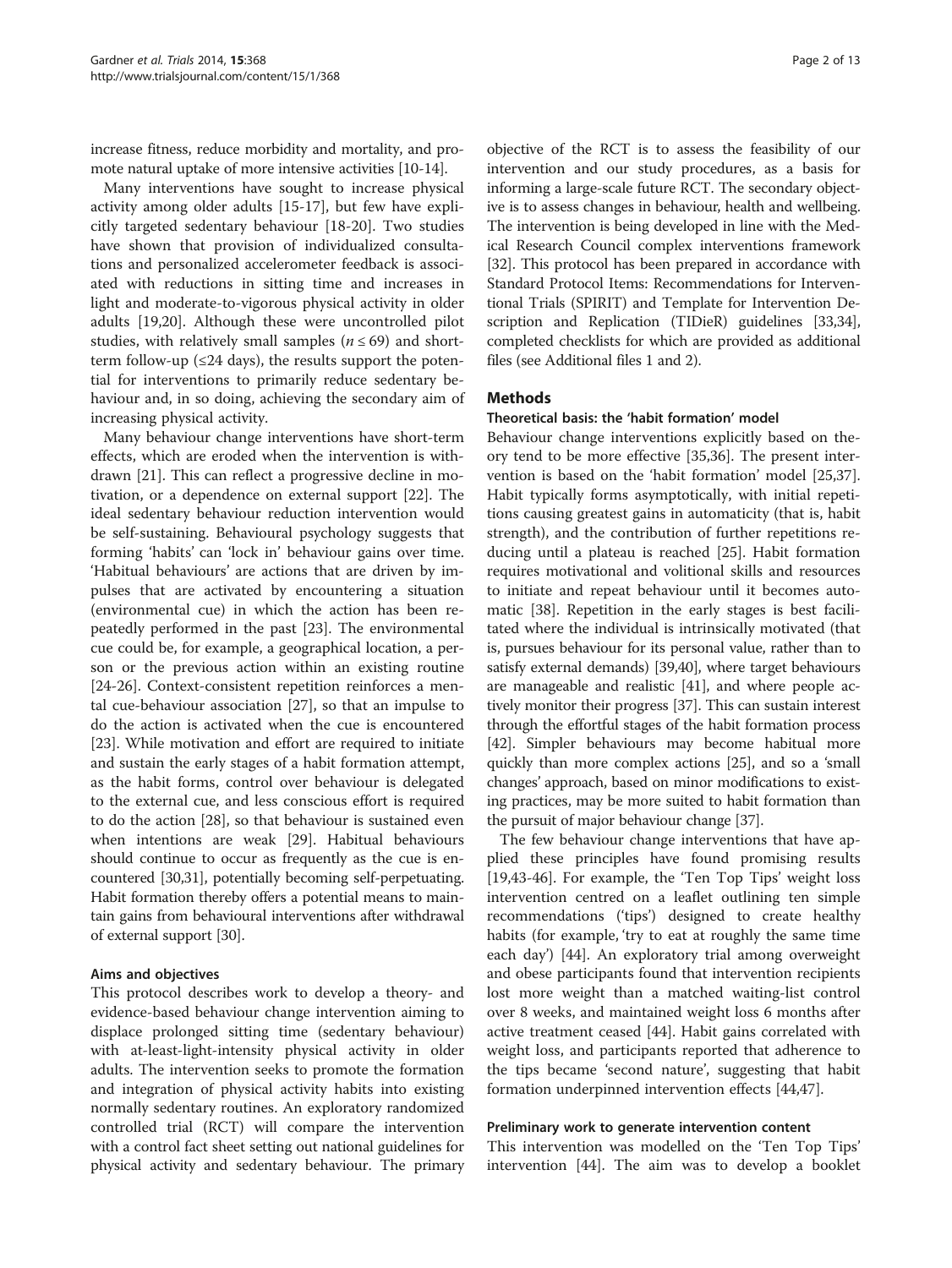presenting ten simple physical activity tips selected to be conducive to habit formation, with accompanying motivational text on the importance of reducing sedentary behaviour and increasing physical activity in later life. Empirical evidence was gathered to inform intervention content within the habit formation framework, in four stages; a supplementary figure presents an overview of this process (see Additional file [3\)](#page-10-0). First, a group of older adults discussed attitudes, barriers and facilitators of sedentary behaviour and physical activity in focus groups and individual interviews. This information informed the generation of physical activity tips and accompanying motivational text. Second, expert panel feedback informed a second iteration of intervention content. Third, an additional focus group session and individual interviews among the older adult panel informed a further iteration. Finally, an independent group of 23 older adults rated the intervention content for readability, difficulty, motivation and performance likelihood, informing further refinement. This preliminary work was approved by the University College London ethics committee (1427/ 003, 4025/001).

# First round of focus group and interviews

A panel of older adults convened by Age UK took part in a focus group session  $(n = 10)$  and individual interviews ( $n = 17$ ). Participants were self-reportedly 60 to 75 years, retirees, largely inactive (<30 minutes of leisure time physical activity of at least three metabolic equivalents per week) and sedentary (>6 leisure time hours spent sitting per day), motivated to reduce their inactivity and physically capable of light physical activity. Topics included experiences of and attitudes towards sedentary behaviour and physical activity, routines and frequently encountered contexts and existing sedentary behaviour habits. Participants were invited to brainstorm ideas for incremental increases in physical activity feasible for repetition by older adults. Thematic analysis identified six themes.

# Types of activity

Participants found it difficult to identify explicit activities suitable for the booklet. However, discussions indicated that mundane everyday activities (for example, stair use, walking, housework, stretching and strengthening exercises) would be feasible and acceptable.

# **Context**

The context for recommended physical activity was seen as important for repetition and motivation; for example, indoor activities would permit year-round activity by avoiding reliance on the weather. Participants felt that physical activity opportunities within existing inactive routines, for example, while watching television at home, or when waiting at a bus stop, should be exploited. Many felt that recommending social forms of physical activity (for example, walking with friends) could bolster motivation.

# Nature of physical activity

Participants stressed that recommended physical activity should be achievable for older adults, and not 'hard work'. Small changes, based on starting with minimalintensity physical activity and experimenting with ways to increase physical activity within the constraints of physical capability and health status, were preferred.

# **Motivators**

Many participants said that recommended physical activities should be interesting, safe and pleasurable, and yield noticeable improvements in mood, confidence and energy, while reducing pain.

# **Barriers**

Exercise feeling like a 'chore' or a 'big deal' were common barriers to physical activity. Structured or 'artificial' activities, such as going to the gym or using an exercise bicycle, had negative connotations. Other barriers included health status, especially arthritis, pain, swelling and living with multiple conditions and fear of falling.

# Booklet design

Participants advised that the intervention booklet should include simple explanatory illustrations and that text should be motivational, pitched towards older adults and in large print. They recommended avoiding the term 'exercise', which for some had negative connotations stemming from unpleasant experiences of physical education at school.

Synthesis of these data led to the generation of 18 physical activity-increasing and sedentary behaviour-reducing tips (incorporating aerobic, muscle-strengthening, flexibility and balance exercises), and brief motivational texts outlining the importance of reducing sitting and increasing physical activity in older adulthood, and explaining the habit formation approach. Text and tips were worded in autonomy-supportive language, to foster intrinsic motivation [[48](#page-12-0)].

# Expert panel

A multidisciplinary expert panel was convened to provide feedback on the tips and text. A total of 32 eligible experts, known to the research team, or known to have done relevant work, were invited, of whom 15 agreed to participate, representing sports and exercise science  $(n =$ 5), general practice ( $n = 2$ ), physiotherapy ( $n = 1$ ), health psychology ( $n = 2$ ), geriatrics ( $n = 2$ ), ageing ( $n = 2$ ) and physiology ( $n = 1$ ). The experts were invited to comment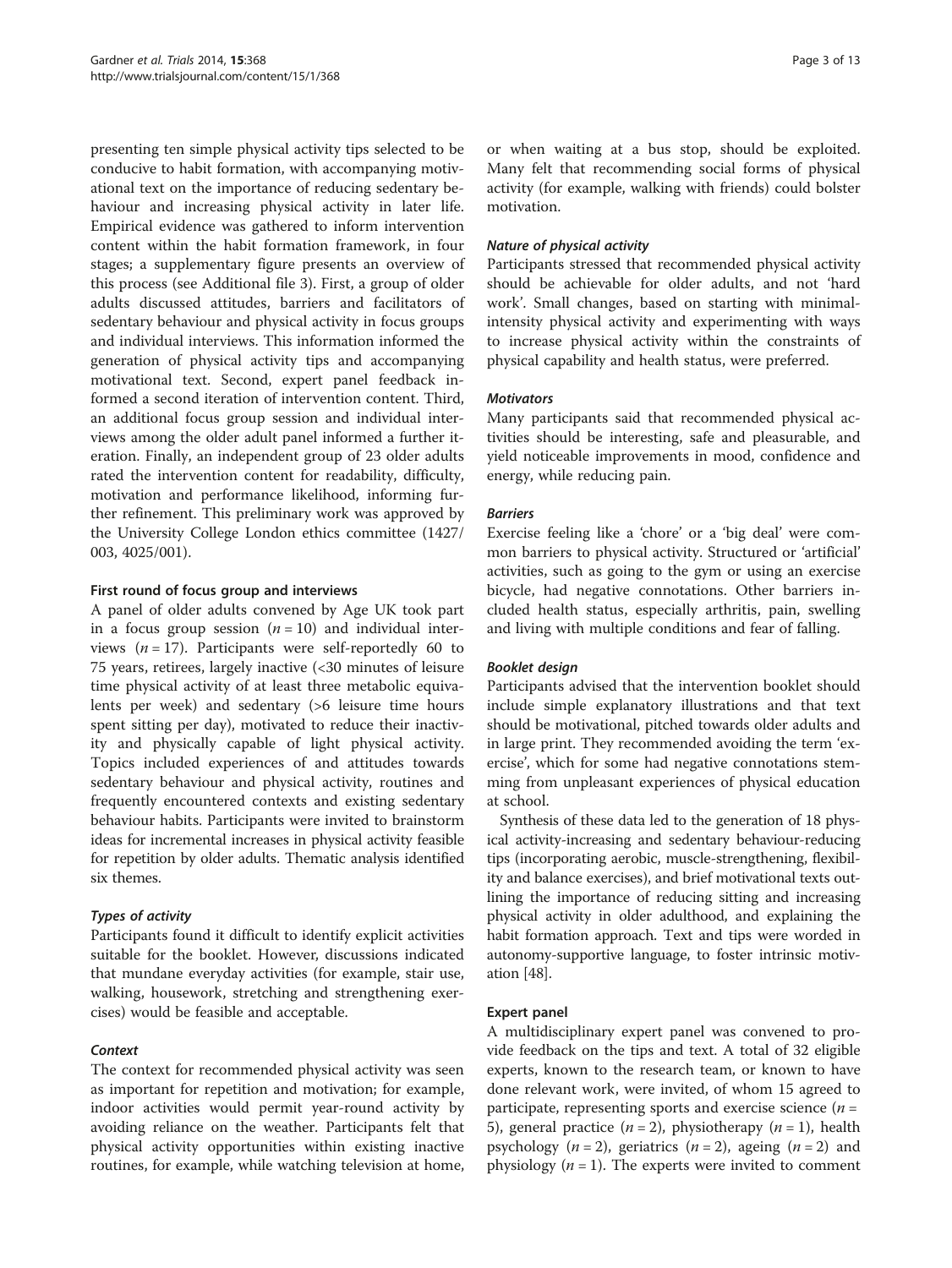on the selection, intensity and safety of the tips, and their motivational quality more broadly, and to suggest alternative content. The text was subsequently refined, and the number of tips reduced from 18 to 16.

#### Second round of focus group and interviews

Next, a second focus group session  $(n = 6)$  and individual interviews  $(n = 11)$  with the older adult panel canvassed views on the revised intervention content. Discussions addressed feasibility, comprehension, barriers to adherence and suggestions for improvement. These insights informed further refinement of intervention content, reducing the number of tips to ten, which retained coverage of the four physical activity sub-types (aerobic, muscle strengthening, flexibility, balance).

# Nominal group ratings

A postal survey was then conducted, to assess acceptability among an independent sample of inactive and sedentary retired older adults identified and recruited by Age UK. Participants were asked to rate the readability, difficulty, motivation and performance likelihood of each of the ten tips, on a scale of 1 to 4 (1, least positive; 4, most positive), and provide optional free-text feedback. Of 40 surveys distributed, 23 (57.5%) were returned. The tips were judged to be readable (grand mean, 3.4), easy (3.0), motivating (2.8) and likely to be performed (3.0). The motivational text was rated as interesting (3.4) and easy to understand (3.4). A graphic designer was then employed to create a visually attractive intervention booklet, with photos added to clarify some tips.

# Preliminary field testing

The acceptability of the intervention booklet is currently being tested among 25 retired, sedentary and inactive adults aged 60 years and over, living in sheltered accommodation in London. Participants will be guided through the intervention booklet and asked to use it, along with eight 7-day 'tick sheets' to self-monitor adherence to the tips, for eight weeks. Prior to intervention administration, and at 4- and 8-weeks follow-up, participants will complete quantitative measures of habit strength (that is, automaticity of behaviours), levels of sedentary behaviour and physical activity, health and wellbeing. Semistructured interviews at 12-week follow-up will address experiences of using the booklet. We will also examine the feasibility of various outcome measures. Results will inform further refinement of the intervention, as necessary.

# Exploratory trial

# Study design

An exploratory two-arm pilot RCT will be undertaken to evaluate the intervention. Participants will be randomized to receive either the habit-based booklet

(intervention condition), or an existing UK National Health Service (NHS) fact sheet on physical activity and sedentary behaviour in older adulthood (control condition). Assessments will be made at baseline, and 8 and 12-weeks post-baseline (follow-up). Participants will be blinded to condition, but owing to staffing constraints, the researcher administering the intervention will be required to obtain outcome measures, so will be unblinded. Primary outcome measures will be recruitment and attrition rates, and secondary outcome measures will be changes in behaviour, habit, health and wellbeing. The study was registered on the International Standard RCT Number (ISRCTN) Register<sup>a</sup> (ISRCTN47901994) in January 2014. The trial start date differs from that stated on the ISRCTN Register (April 2014) because of multiple unforeseen delays. The new planned start date is September 2014, and the trial is scheduled to end in February 2015. Recruitment had not begun at the time of submission of this manuscript.

# Study setting

Participants ( $n = 120$ ) will be identified through general practices in Barnet and Enfield, boroughs in north London, UK, chosen because of the high percentage of older adults ( $\approx$ 15%). The sample size has been pragmatically determined, to obtain sufficient data to capture variability and inform a power calculation for a largerscale definitive RCT, while minimizing trial costs [\[49](#page-12-0)]. Consent will be obtained at the general practice, and data collection and treatment administration undertaken in participants' homes.

# Inclusion and exclusion criteria: practices

Only practices with a private space available for consenting participants will be recruited. Practices that have recruited patients to a physical activity promotion or sedentary behaviour reduction study in the previous 3 months will be excluded.

Inclusion criteria: patients Participants will be aged 60 to 74 years, retired, inactive (≤30 consecutive minutes of leisure time physical activity of ≥3 metabolic equivalents per week) and sedentary (≥6 total leisure time hours sitting per day).

Exclusion criteria: patients Anyone who reports a disabling impairment that prevents them from engaging in regular light-intensity physical activity, or has participated in the previous 3 months in a physical activity promotion or sedentary behaviour reduction study, will be excluded. Patients without the mental capacity to provide informed consent will also be excluded. Limited funding precludes translation of study materials or the use of interpreters, so anyone unable to read or write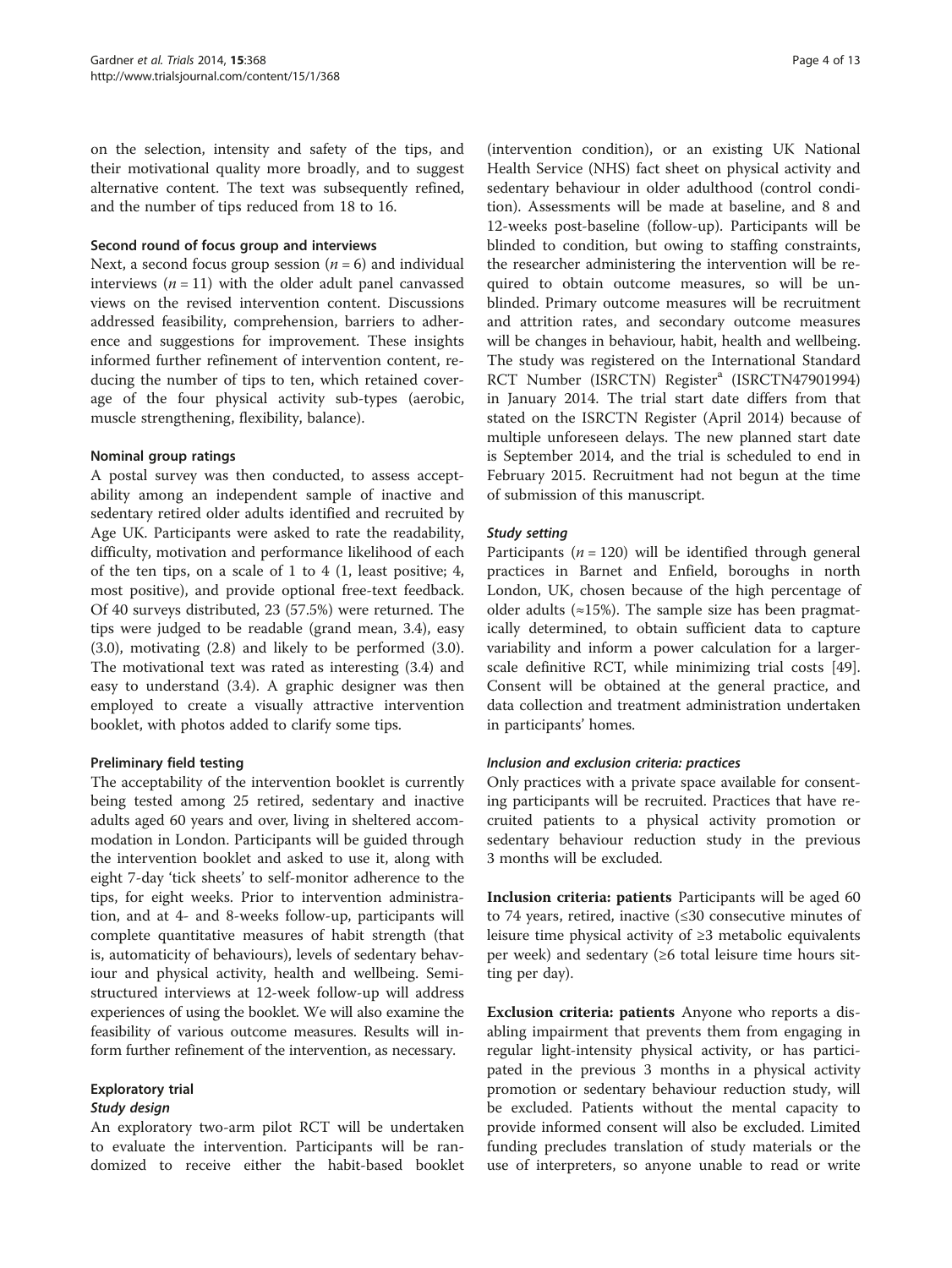English will be ineligible. To avoid contamination, people in the same household as another person recruited to the study will not be eligible.

#### Recruitment procedure: practices

Practices will be selected to maximize the chances of recruiting patients from a variety of ethnicities and socioeconomic backgrounds. Practices identified by the North Central London Research Consortium will be approached via an emailed study advertisement. We intend to recruit from seven general practices at most. One practice from each borough will be engaged during the first month of

recruitment, so that study procedures may be piloted prior to the engagement of multiple practices.

#### Recruitment procedure: patients

Figure 1 illustrates the participant flow through the study. In each practice, a computer search of electronic patient record databases will be run by a practice administrator to identify potentially eligible participants. That is, patient records will indicate that they are: aged 60 to 74 years; 'inactive' or 'moderately inactive' (according to data collected by practices in 2013 using the General Practice Physical Activity Questionnaire [\[50](#page-12-0)], administered to all NHS

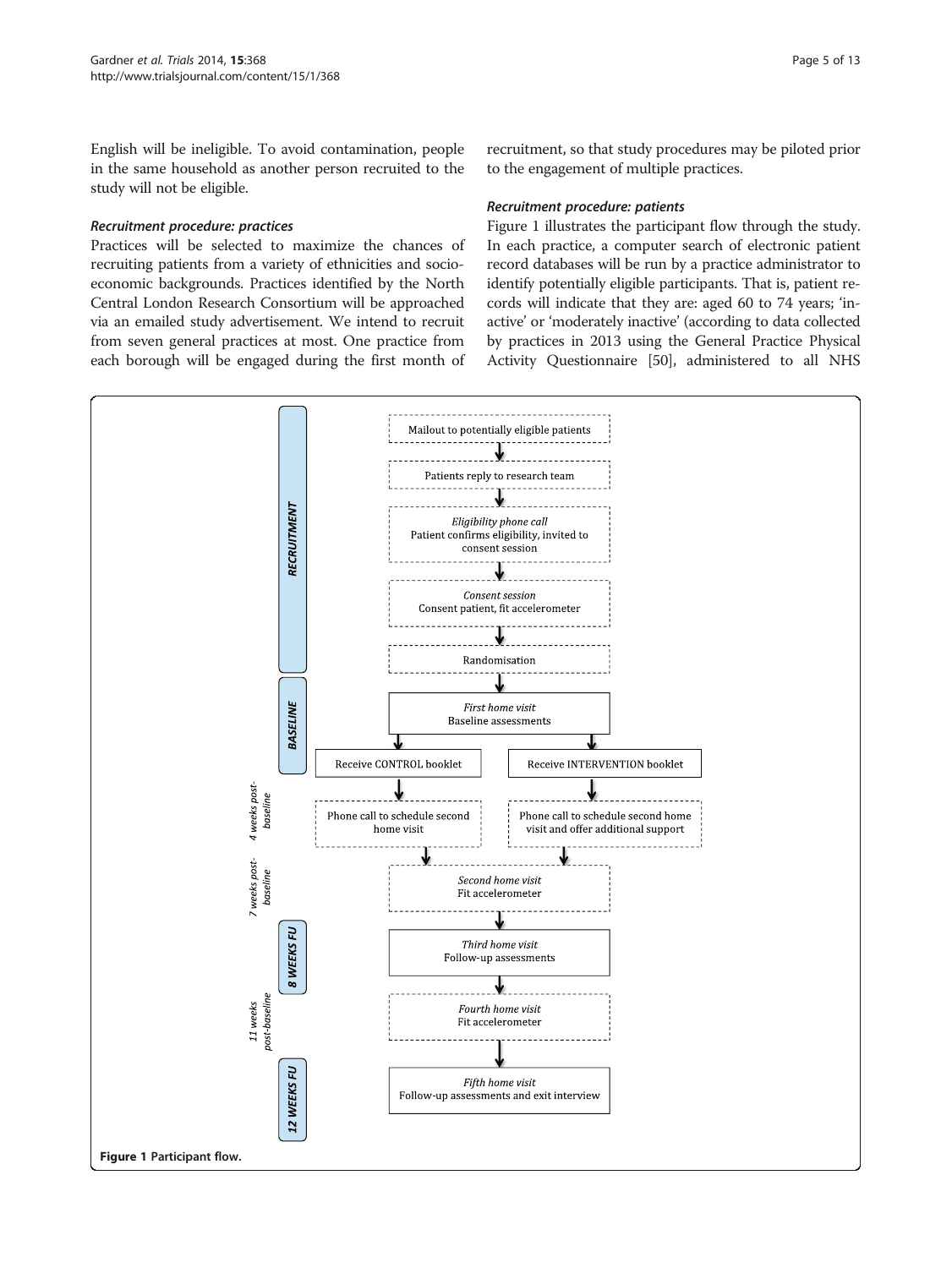patients aged 60 years or above); not in employment; not so physically impaired as to preclude light physical activity (that is, patients with codes 'mobility impaired', 'wheelchair user', 'lower limb amputee' or 'housebound' will be excluded); English-speaking; and able to give fully informed consent (that is, patients with codes denoting mental health problems, palliative care, or a learning disability will be excluded).

Study information packs will be sent by post by the practice to a random sample of at most 300 eligible patients, with additional mail outs conducted if response rates among the first 300 are low (below 20%). The study pack will contain a study invitation letter, information sheet and business reply envelope. All documents within the pack will feature unique codes that identify the practice and recipient number, permitting calculation of response rates. Both the invitation letter and information sheet will list eligibility criteria for consideration for entry into the study. A tear-off sheet for return to the research team will be provided, so that interested patients can self-report their eligibility, contact details and consent to be contacted further by the research team.

Those who return the tear-off sheet will be phoned by a research team member, and asked to confirm their age and retirement status. Patients' physical capability will be assessed by asking them to confirm that they could comfortably participate for at least 10 consecutive minutes in a set of physical daily activities, chosen to cover stretching, strengthening, balance and aerobic activities, each of which feature in the intervention booklet (for example, walking, housework). Patients will self-report their physical activity and sedentary behaviour over the telephone, using an adapted and validated short form of the International Physical Activity Questionnaire, which documents daily activity and sitting [\[51\]](#page-12-0), and measures of time spent in specific sitting-based activities [\[52](#page-12-0)]. Patients confirmed as eligible will be invited to an appointment with a researcher at the general practice, at which they will provide written consent. Patients will be asked to bring their invitation letter to this session, to allow recording of per practice recruitment rates. A baseline measurement and treatment administration session will be arranged to take place a week later at the participant's home. Recruitment to baseline is due to cease in December 2014, owing to time constraints.

# Consent

Patients will be advised of their right to decline participation, and to withdraw at any time without giving reasons. To allow for analysis of attrition, participants will be informed that, if they do not complete the study, their data will remain within the study for the purposes of follow-up and data analysis, unless they tell us to withdraw their data.

#### Estimated recruitment rates and study duration

Total patient populations of the target practices vary from 4,500 to 14,000. Based on UK census data, we estimate that 10% of all registered patients at these practices will be aged 60 to 74 years [[53\]](#page-12-0). Data from the 2008 Health Survey for England indicate that around half of all people aged 65 to 74 years, and 35 to 40% of those aged 55 to 64 years, self-report an average of 6 or more daily hours of sedentary behaviour [[6\]](#page-11-0). We therefore estimate that 40% of older adults in each practice (4% of all patients) will meet our inactivity and sedentary criteria. We have based our estimates on self-reported data, as these are likely to be conservative; accelerometry data suggest that sedentary time may average 10 to 11 hours per day among adults aged 70 years or above [\[54\]](#page-12-0). We estimate a response rate of 30%, and so expect 1% of all patients in each practice to participate, but have allowed for recruitment rates lower than this by using up to seven practices.

#### Randomization

Participants will be block randomized to study conditions, using a 1:1 allocation ratio, according to a random number list, computer-generated using specialist software by an independent trial administrator. Randomization will occur between the consent session and the first (baseline) home visit. After completing the consent session, the researcher will phone the trial administrator, who will consult the random number list to allocate the participant to a condition. A unique identification code denoting the participant and the participant's general practice will be allocated by the trial administrator, to permit matching of data across time points.

#### Study procedure

After consenting at the general practice, participants will be fitted with a waterproof accelerometer (activPAL3; PAL Technologies, Glasgow, Scotland) to wear continuously (day and night) for one week. Our preliminary work indicated that participants wished to complete questionnaires in their own time, and so a questionnaire of self-report behaviour, health and wellbeing measures will also be given at this point, for completion over the following week. One week later (that is, baseline), the patient will be visited at home and the accelerometer and questionnaire collected, objective measures taken and the intervention or control treatment administered. Further home visits will be conducted at 7 and 11 weeks post-baseline to fit patients with an accelerometer and give a further questionnaire, and at 8 and 12 weeks postbaseline, to collect accelerometers and questionnaires and obtain follow-up objective measures. Participants will be contacted by phone at 4 weeks to arrange the 7 week home visit. Each subsequent visit will be arranged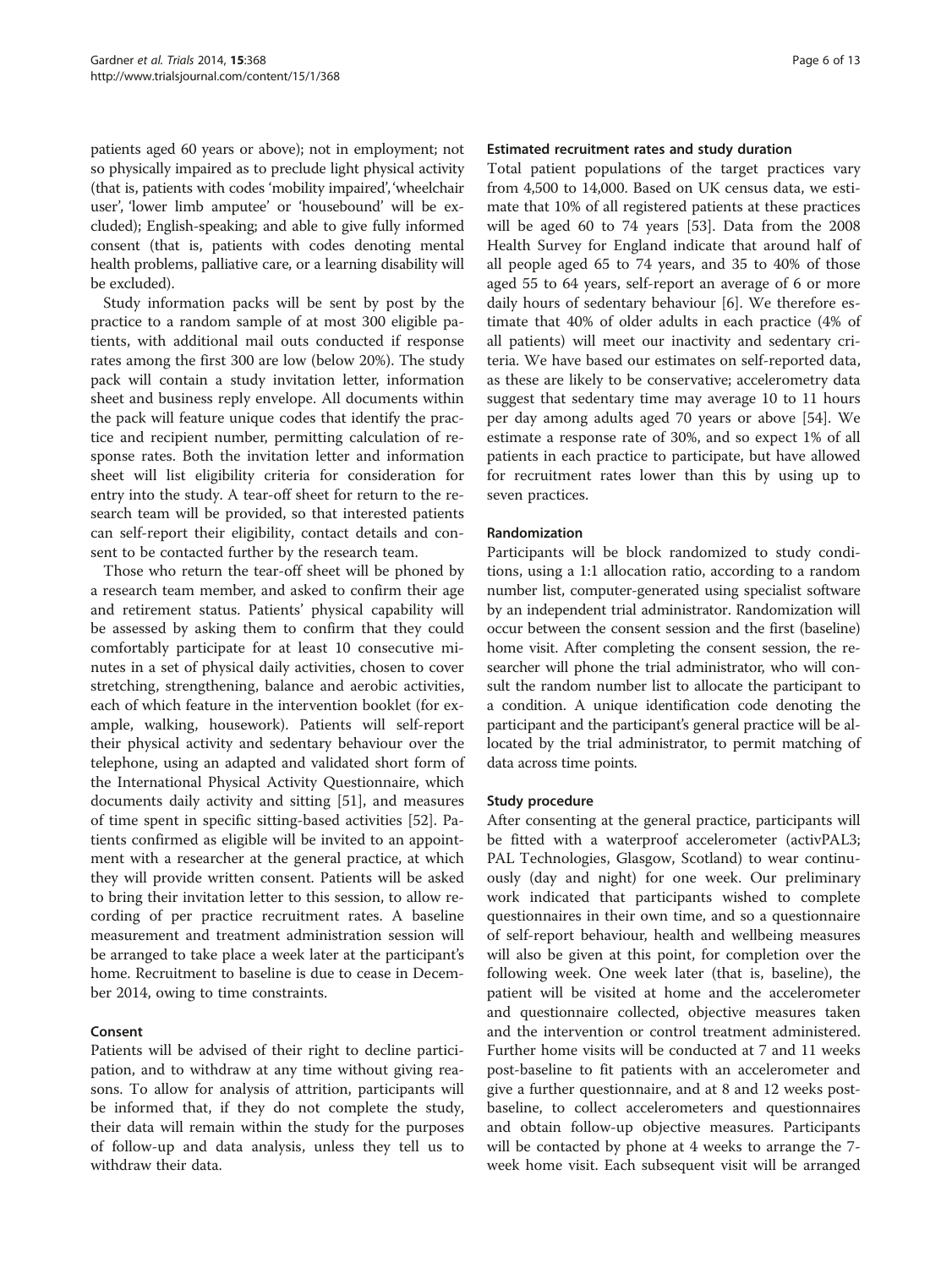at the previous visit. If a participant is not home for a scheduled visit, the visit will be rearranged by phone where possible. Where participants are not contactable by phone, a maximum of two letters (at 4-day intervals) will be sent to invite them to arrange follow-up home visits. Those who do not respond to the second letter will be treated as having dropped out of the study. Participants will receive a £10 shopping voucher at the baseline, 8-week and 12-week home visits, in recognition of their help in facilitating intervention assessment. They will also receive a further £30 shopping voucher at 12 week follow-up, conditional on having attended all home visits and returned the accelerometer.

Intervention and control treatments will be delivered to each participant individually by postgraduate or postdoctoral psychology researchers trained in describing the intervention and carrying out all necessary study procedures. Participants will be given and talked through the main messages of the appropriate booklet, and will have the opportunity to ask questions if they do not understand any part of the booklet. Participants will be asked to contact the lead researcher if they lose their booklet, to request that another free copy be sent by post. The active treatment period is 8 weeks.

#### Intervention

For clarity, we report the content of our intervention with reference to the behaviour change technique (BCT) Taxonomy v1 [[55\]](#page-12-0). The intervention booklet comprises text designed to promote motivation to form a habit, planning and self-monitoring to initiate and sustain change, and context-dependent repetition required for a habit to form [\[38\]](#page-11-0). The final intervention booklet will be made available on demand from the first author when the trial has ended.

Motivational text outlines the health detriments of prolonged sitting and the benefits of physical activity (BCT 5.1: 'Information about health consequences'), and suggests reducing sedentary behaviour, either by directly substituting physical activity for existing sitting time (BCT 8.2: 'Behaviour substitution'), or by promoting physical activity as a way of displacing sitting (BCT 4.1: 'Instruction on how to perform behaviour'; BCT 13.2: 'Framing/reframing'). The booklet explains that 'physical activity' refers not only to cardiovascular exercise, but also to stretching, balancing and muscle-strengthening exercises. It also describes and recommends the habit formation approach as a way of ingraining physical activity into daily routines, and provides guidance on how habits form (BCT 8.3: 'Habit formation').

Advice on forming habits is provided in the form of ten tips for physical activities that have the potential to displace sedentary behaviour and increase physical activity, and so improve health, wellbeing or functioning,

and, if adopted and repeated consistently, lead to physical activity habit formation and disruption of sedentary behaviour habits (BCT 8.4: 'Habit reversal'). The tips follow a template and feature catchy slogans to enhance memorability (for example, 'take a stand', 'limber up'), brief descriptions of behaviour and the context in which it might best be done (BCT 1.4: 'Action planning'), and, where appropriate, an explanation of how or why it will reduce sedentary behaviour or improve health or wellbeing. Additional 'handy hints' advise on how to move to higher-intensity variants of the recommended activity (BCT 8.7: 'Graded tasks'), or ways to integrate the recommended activities into existing routines. Photos illustrate how to perform some tips (BCT 6.1: 'Demonstration of behaviour'). The booklet is titled 'On Your Feet to Earn Your Seat', which reflects its recommendation that an empty seat be viewed as a cue to standing (BCT 7.1: 'Prompts/cues'). Readers are encouraged to place the booklet on their favourite chair or on the kitchen table each evening to remind them to use it the following day.

Volitional support is provided in the form of a tick sheet with which participants can indicate whether they have achieved each of the tips at least once each day (BCT 2.3: 'Self-monitoring of behaviour'; BCT 2.4: 'Selfmonitoring of outcomes of behaviour'), and advice on planning how to fit each recommendation into existing routines.

For those in the intervention group, the 4-week phone call to arrange the 7-week home visit will also provide an opportunity to discuss with a researcher any problems in adhering to the recommendations, or to obtain further motivational support (BCT 3.1: 'Social support, unspecified'; BCT 3.2: 'Social support, practical').

#### Control

Participants allocated to the control condition will receive an existing fact sheet outlining physical activity and sedentary behaviour recommendations for older adults [\[56](#page-12-0)]. This represents 'usual care' as a public health strategy for physical activity promotion among UK older adults. Since the intervention booklet details activities potentially beneficial to health in older adulthood, control participants will receive the intervention booklet on exiting the study.

#### Measures

Table [1](#page-7-0) outlines the study measurement schedule.

# Feasibility of study procedures

The time taken to complete measurements at each home visit will be recorded, to document the feasibility of study procedures. We will assess the feasibility of measuring outcomes listed in Table [1](#page-7-0) and amend measures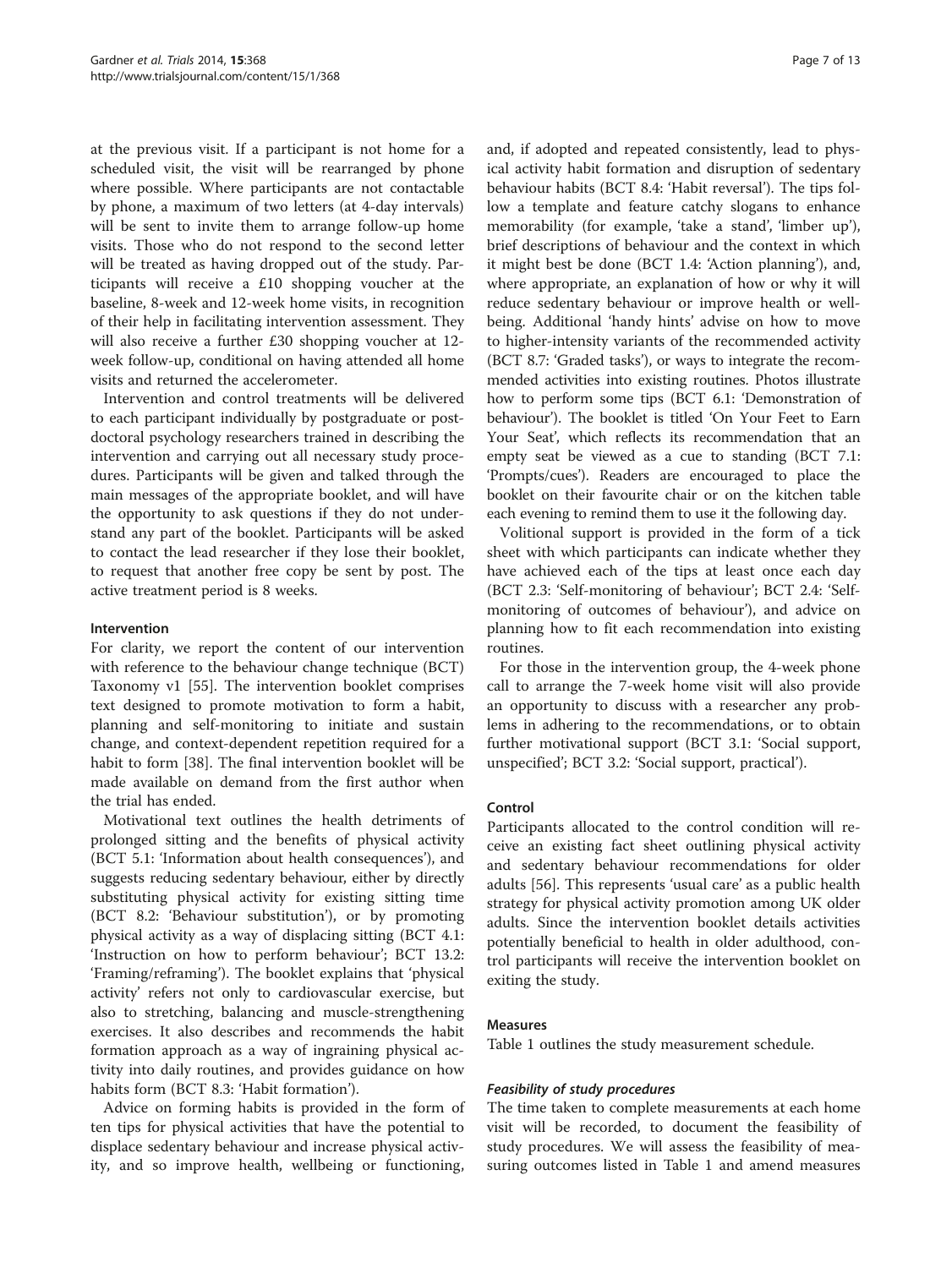| Measurement                                                                                                              | Number<br>of items | <b>Objective</b><br>measure or<br>self-report | Construct measured                                                    | <b>Measurement points</b>                         |                       |                           |
|--------------------------------------------------------------------------------------------------------------------------|--------------------|-----------------------------------------------|-----------------------------------------------------------------------|---------------------------------------------------|-----------------------|---------------------------|
|                                                                                                                          |                    |                                               |                                                                       |                                                   |                       | Baseline 8 weeks 12 weeks |
| <b>Behavioural</b>                                                                                                       |                    |                                               |                                                                       |                                                   |                       |                           |
| Accelerometry                                                                                                            |                    | Objective                                     | Physical activity, sedentary behaviour                                | Χ                                                 | X                     | X                         |
| International Physical Activity Questionnaire<br>(short form) [51]                                                       | 7                  | Self-report                                   | Physical activity, sedentary behaviour                                | X                                                 | $\boldsymbol{\times}$ | X                         |
| Sedentary behaviour questionnaire [52]                                                                                   | 7                  | Self-report                                   | Sedentary behaviour                                                   | X                                                 | X                     | X                         |
| Tick sheet (intervention group only)                                                                                     | 10                 | Self-report                                   | Adherence to intervention                                             | Continuous use<br>between baseline<br>and 8 weeks |                       |                           |
| Psychological                                                                                                            |                    |                                               |                                                                       |                                                   |                       |                           |
| Item from Self-Report Habit Index and Self-Report<br>Behavioural Automaticity Index [64,65]                              | $\overline{2}$     | Self-report                                   | Generic physical activity habit,<br>Generic sedentary behaviour habit | $\times$                                          | $\times$              | X                         |
| Item from Self-Report Habit Index and Self-Report<br>Behavioural Automaticity Index [64,65]<br>(intervention group only) | 10                 | Self-report                                   | Habit for behaviours recommended<br>in intervention booklet           | $\times$                                          | $\mathsf X$           | X                         |
| CONFbal [59]                                                                                                             | 10                 | Self-report                                   | Confidence in balance                                                 | X                                                 | X                     | X                         |
| Short Falls Efficiency Scale, International [60]                                                                         | 7                  | Self-report                                   | Fear of falling                                                       | $\times$                                          | X                     | X                         |
| Health and wellbeing                                                                                                     |                    |                                               |                                                                       |                                                   |                       |                           |
| Item from Fall Risk Assessment Tool [58]                                                                                 | 1                  | Self-report                                   | History of falls                                                      | $\boldsymbol{\mathsf{X}}$                         | X                     | X                         |
| Items from Center of Epidemiological Studies<br>Depression Scale [61]                                                    | 2                  | Self-report                                   | Fatique, exhaustion                                                   | X                                                 | $\times$              | X                         |
| Verbal descriptor pain item [62]                                                                                         | 1                  | Self-report                                   | Pain                                                                  | X                                                 | X                     | X                         |
| Verbal descriptor stiffness item                                                                                         | 1                  | Self-report                                   | Stiffness                                                             | X                                                 | X                     | X                         |
| EQ5D [57]                                                                                                                | 6                  | Self-report                                   | Quality of life                                                       | X                                                 | X                     | X                         |
| Timed walk                                                                                                               |                    | Objective                                     | Walking speed                                                         | X                                                 | X                     | X                         |
| Grip                                                                                                                     |                    | Objective                                     | Grip strength                                                         | X                                                 | X                     | X                         |
| Chair rises                                                                                                              |                    | Objective                                     | Leg strength                                                          | X                                                 | $\times$              | X                         |
| Tandem standing                                                                                                          |                    | Objective                                     | Balance                                                               | X                                                 | $\boldsymbol{\times}$ | X                         |
| Blood pressure                                                                                                           |                    | Objective                                     | Blood pressure                                                        | $\times$                                          | X                     | X                         |
| <b>Views towards intervention</b>                                                                                        |                    |                                               |                                                                       |                                                   |                       |                           |
| Exit interview                                                                                                           |                    | Self-report                                   | Acceptability of randomized<br>controlled trial                       |                                                   |                       | X                         |

#### <span id="page-7-0"></span>Table 1 Study measurement schedule: behavioural, health and wellbeing measures

should participants experience difficulties in completing them. Recruitment and attrition rates will be recorded.

#### **Demographics**

Self-reported sex, age, postcode, ethnicity and education will be recorded.

#### Health, physical functioning and wellbeing

Physical health will be assessed objectively via blood pressure measurements, taken using an Omron M2 Classic monitor (Omron Healthcare, Kyoto, Japan), over the unclothed upper arm. Physical functioning will be objectively assessed via performance on a short battery of tests, including walking speed, hand grip strength (using a Jamar Hydraulic Hand Dynamometer; Patterson Medical, Warrenville, IL), chair rises and standing balance, which assess balance, gait, strength and endurance. Wellbeing will be self-reported using the EQ5D visual analogue scale [[57](#page-12-0)]. Fall history in the year prior to baseline, and during the treatment period, will be selfreported using a single item derived from the Fall Risk Assessment Tool [\[58](#page-12-0)]. Confidence in balance will be self-reported using the CONFBal scale [\[59](#page-12-0)], and fear of falling will be self-reported using the international version of the Short Falls Efficacy Scale [\[60](#page-12-0)]. Fatigue will be self-reported using two items taken from the Center of Epidemiological Studies Depression Scale that assess the frequency with which, over the past week, 'everything you did felt like an effort' and 'you could not get going' [[61\]](#page-12-0). Severity of general pain and stiffness over the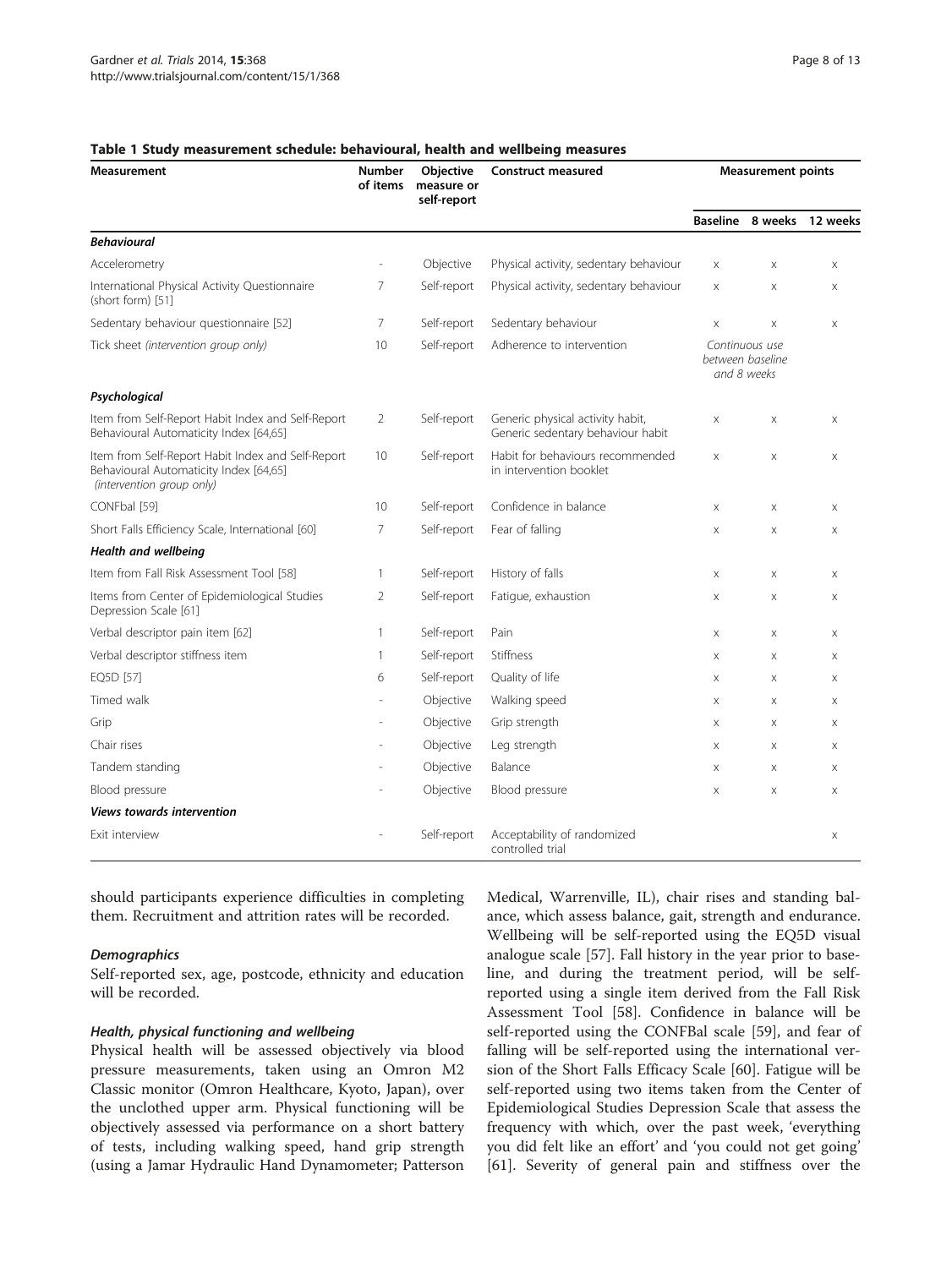previous week will each be self-reported using a single verbal descriptor item [[62\]](#page-12-0).

#### Behaviour measures

Among the intervention group, adherence to each of the activities recommended in the booklet will be selfreported on 'tick sheets' for eight weeks post-baseline. Participants will be requested to return tick sheets to the research team either by post in prepaid envelopes or at the 8-week follow-up visit.

Generic physical activity and sedentary behaviour will be self-reported using a short form of the International Physical Activity Questionnaire [[51\]](#page-12-0) and a validated sedentary behaviour questionnaire [[52\]](#page-12-0), and objectively measured over three 7-day periods using activPAL3 accelerometers (PAL Technologies, Glasgow, Scotland). These devices are lightweight, do not provide physical activity feedback to wearers, and are sensitive to transitions between sitting, lying down (both sedentary behaviours) and standing (a physical activity), so can distinguish true sedentary behaviour from inactivity [[63](#page-12-0)]. Data on total sitting time, physical activity (step count, cadence (speed) of steps), and sit-to-stand transitions during each wear period will be entered into analyses.

Devices will be pre-programmed to begin data collection on the day following their fitting, and participants' unique identifier codes will be programmed into each unit to facilitate data matching. The activPAL device will be fitted to the participant's thigh, with the same thigh used for all wear periods, using a waterproof dressing to allow showering and bathing as normal.

# Psychological measures

Habit strength for generic physical activity and sedentary behaviour and, in the intervention group only, each of the behaviours recommended in the tips will be assessed using a single automaticity item, adapted to each focal behaviour. This item ('(Behaviour X) is something I do without thinking') is derived from the automaticity subscale of the Self-Report Habit Index (SRHI) [\[64,65\]](#page-12-0). A single item was chosen on the basis of data emerging from the preliminary field test that suggest that participants struggle to understand SRHI items, or show understandings that deviate from those intended by researchers. The chosen item has shown satisfactory content and predictive validity, and convergent validity with its parent index [[64\]](#page-12-0).

# Experiences of the study

At the final measurement session, all participants will be interviewed about their experiences of the study. Topics will focus on convenience and acceptability of study procedures, potential for burden arising from participation, favourability towards the allocated leaflet, and potential behavioural and associated changes arising from the leaflet. This information will be used to document intervention acceptability and feasibility of study procedures, and, in the intervention group, experiences of habit formation.

# Data management, analysis and dissemination Data management

All data will be generated and curated according to University College London procedures on data recording, storage and backup protocol. Data will be collected and entered into a database by the lead researcher (ITB). Only the lead researcher and chief investigator (BG) will have access to the data, which will be stored in a password-protected database on a secure shared network at University College London accessible to ITB and BG. To maintain confidentiality, personal data will be stored in a separate data file from all other study data. With the exception of consent forms, all personal data will be destroyed when data collection has been completed. Hand-completed consent forms and questionnaires will be stored in a locked filing cabinet in a locked office at University College London for five years after the trial ends, in line with institutional data storage policy.

# Analysis of primary outcomes

The number of participants recruited in each month of the study, and the number attending each of the home visits, will be reported for each group. Differences in attrition rates between the two arms at each time-point will be explored using Chi-square tests, and reasons for drop-out, where available, will be reported.

# Analysis of secondary outcomes

Analyses of changes in secondary outcomes (physical activity, habit, wellbeing, physical health, functioning) will be run using valid data at all three time points to analyze changes among completers only. Non-completers will be accounted for by using last-observation-carried-forward and baseline-observation-carried-forward analyses, the latter to ensure a more conservative assessment of potential changes in outcomes. Between-group changes in outcomes over the first 8 weeks will be assessed using t tests, and within-group changes examined using repeated measures analysis of variance (ANOVA). To evaluate whether habit change is associated with behaviour change, we will calculate correlations between changes in automaticity for generic physical activity and sedentary behaviour (and, in the intervention group, for each target habit), and changes in physical activity within each group. Effect sizes for changes in self-reported physical activity will be used to inform a power calculation to determine the sample size required for a definitive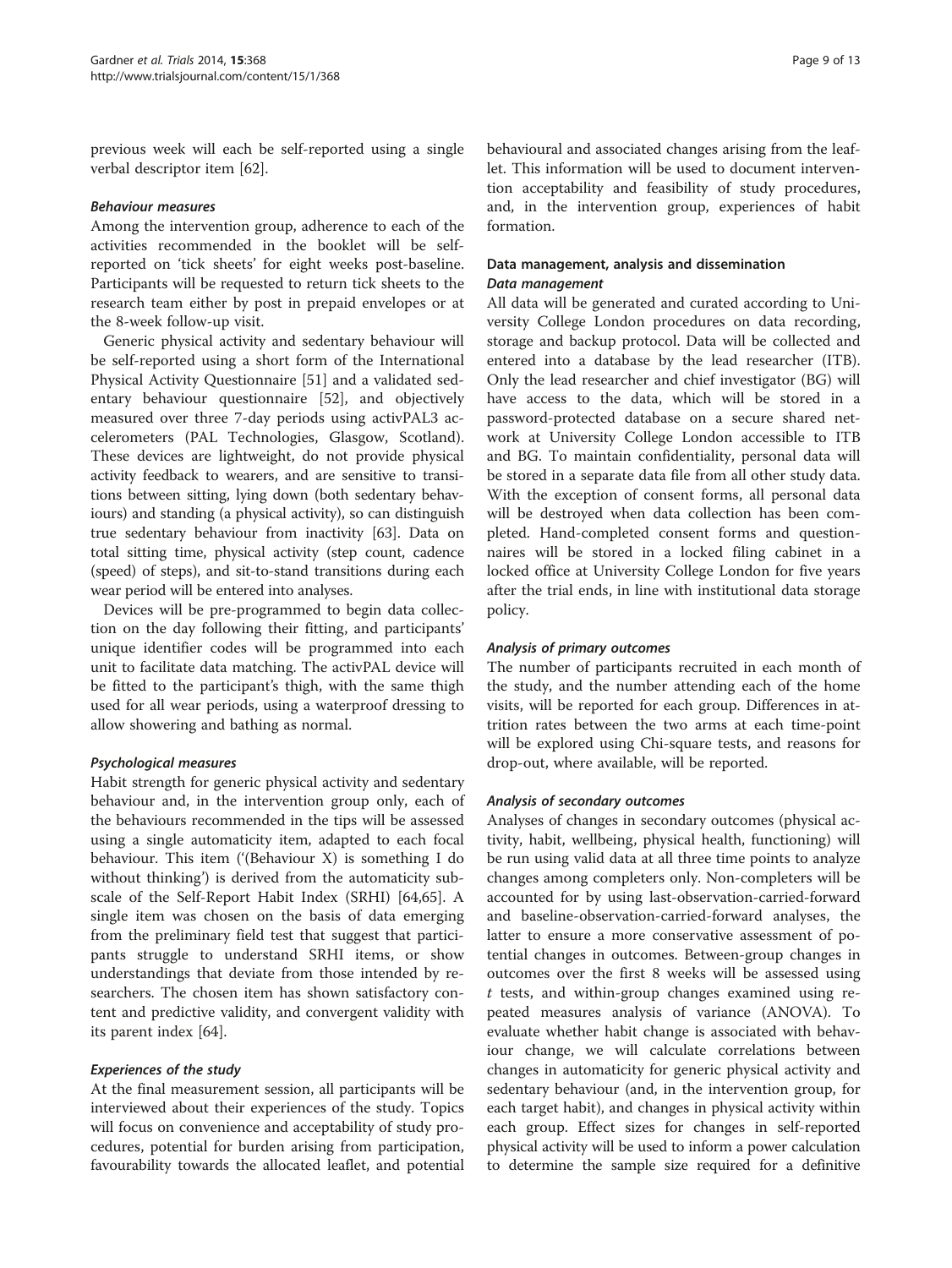RCT. Qualitative interview data will be analyzed using thematic analysis.

#### Dissemination

Participants will be invited to request a brief summary of findings at the end of their involvement in the trial. Results will be disseminated to the public and policymakers via University College London and Age UK newsletters and websites. Results will be communicated to scientific audiences via presentations at relevant national and international conferences in behavioural science, geriatrics, physical activity, psychology and public health, and a manuscript submitted for publication in a journal covering one or more of these fields.

#### Ethical issues

We believe that the risk posed to participants from the intervention and control treatments is minimal; the intervention is designed to promote everyday activities that may be easily absorbed into daily tasks, and the control booklet features information readily available via an NHS website. We deem the main ethical issue to be that of participant burden, and have attempted to mitigate this by offering shopping vouchers to recognise the participant's contribution to the trial. The study has been approved by an NHS Research Ethics Committee (reference 13/LO/1549). Any amendments to the study procedures outlined will be submitted for approval to the research ethics committee as soon as they arise, and communicated to the scientific community in a planned paper reporting findings from the trial.

#### Adverse events

We define an 'adverse event' as any untoward medical occurrence in a participant. All adverse events will be recorded and reported to the research ethics committee, where, in the opinion of the chief investigator, the event was related to the treatment and unexpected. Medical judgement will be exercised in deciding whether an adverse event is serious (that is, results in death, is lifethreatening, requires hospitalizations or results in persistent or significant disability or incapacity).

#### Trial management

Day-to-day management of the trial will be conducted by the lead researcher (ITB), who will meet fortnightly with the chief investigator (BG) to review progress. The research team (all authors of this paper) will meet once prior to the trial start date, once during the trial period and once following cessation of the trial.

An independent project steering committee has been assembled to oversee the wider intervention development project in which the current study is located, and will act as steering group for the current study. The

committee comprises experts in health services research, sports and exercise science, clinical trials, and general practice, and includes a lay older adult representative. The committee has approved all study procedures described in this protocol, and will meet once during the trial period to review progress and audit trial conduct, and once following cessation of the trial to review results. A copy of the study findings will be submitted to the steering committee for approval prior to submission for dissemination. Given the exploratory nature of the trial, no independent data monitoring committee has been convened.

# **Discussion**

Older adults tend to spend too much time sitting and do too little physical activity [[6\]](#page-11-0). Our study will assess the feasibility of evaluating an intervention for older adults that seeks to displace periods of prolonged sedentary behaviour with physical activity. Our intervention represents a 'small changes' approach, recommending forms of physical activity that can be performed at low intensity, and it uses principles of habit formation to promote the automatization and integration of these actions into everyday routines [\[37\]](#page-11-0). The intervention has been iteratively developed using empirical evidence of older adults' activity preferences, verified as appropriate by a panel of experts. The intervention is theory-based, and the activities recommended in the tips are evidence-based, in that they have been shown to improve health and functioning outcomes. The RCT will compare our intervention booklet with a fact sheet that is readily available to older adults and that recommends physical activity and minimizing sedentary behaviour, but offers few suggestions of how this might be achieved. This exploratory RCT aims to test study procedures ahead of a future, fully-powered definitive RCT, but the collection of data on behaviour, habit, health, wellbeing at baseline and two follow-up points permits analysis of changes in these indices.

We acknowledge the limitations of our study design. Selection bias may impact findings. Enrolment into the study requires that patients return a declaration of interest by regular post, and attend their general practice to be consented. Older adults who leave the house more often tend to accrue more physical activity [[54\]](#page-12-0), and so these procedures favour those at the more active end of the inactivity spectrum, rather than the highly inactive and sedentary older adults who might benefit most from intervention. Taking consent at the practice was judged necessary to garner interest among practices, which receive financial incentives for consenting on the premises. We have attempted to minimize participant burden by conducting all post-recruitment procedures at participants' homes, and offering shopping vouchers to recognise their efforts.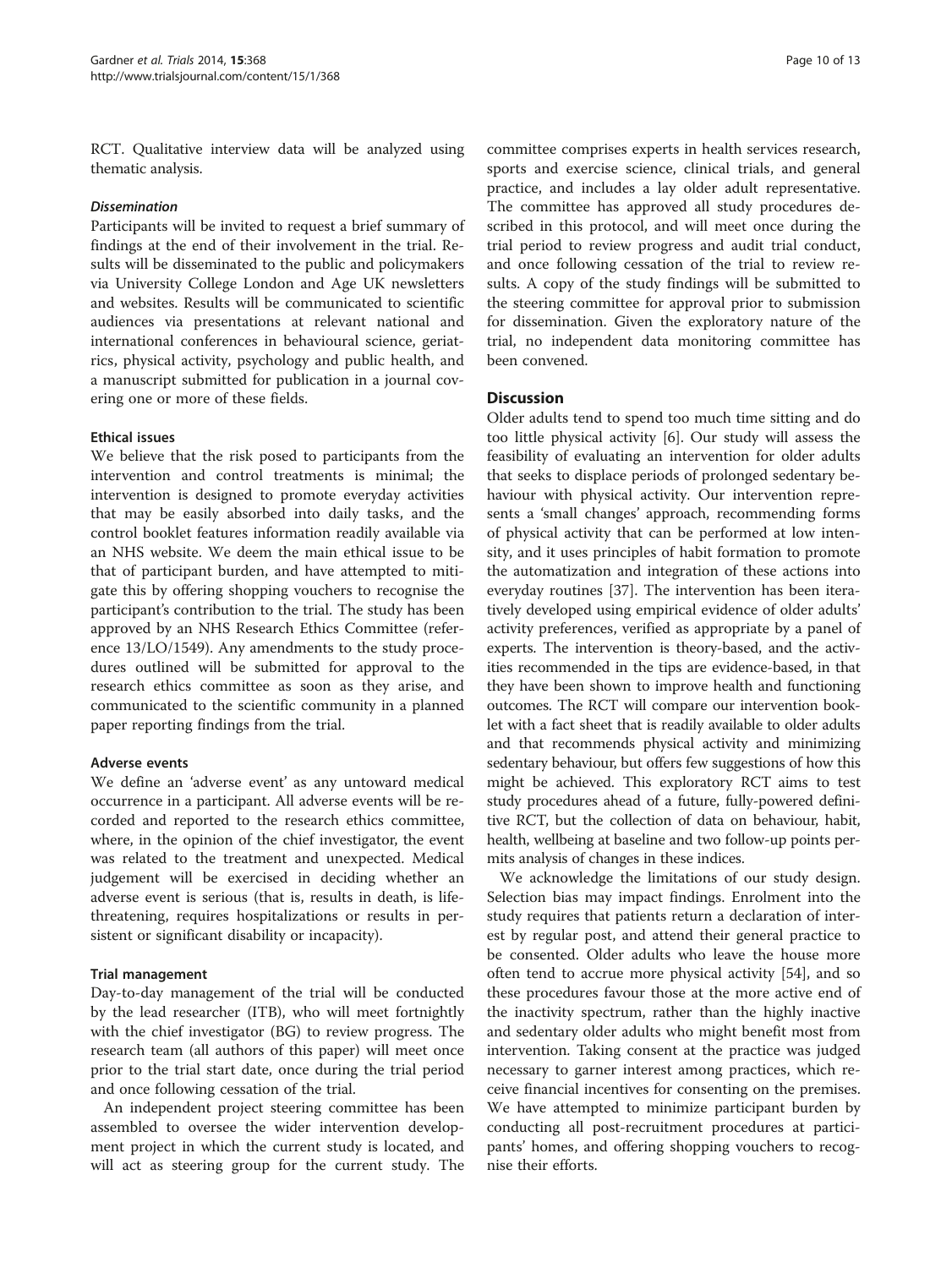<span id="page-10-0"></span>The intervention is designed to promote behaviour maintenance via habit formation, and it could be argued that the 12-week follow-up period is insufficient for maintenance to be observed. Habit strength has been shown to peak among individuals pursuing physical activity goals after an average of 90 days of daily repetition, six days longer than our follow-up [[25\]](#page-11-0). However, the habit growth curve is typically asymptotic [[25\]](#page-11-0), and so notable gains in habit strength can be expected within our study time period [\[45\]](#page-11-0). While we cannot observe long-term behaviour maintenance, evaluation of the 'Ten Top Tips' intervention, on which our intervention is based, has shown that individuals who formed habits tended to exhibit greater weight loss at six-month follow-up [[44\]](#page-11-0).

A secondary aim of the trial is to conduct tests of effects on behavioural and health outcomes, but our twoarm design makes it difficult to identify effects or sources of effects. Should no between-group differences be found, it will be unclear whether true intervention effects have been suppressed because the control treatment has a similar impact to the intervention, or because neither is effective. Should the intervention show greater impact on secondary outcomes than the control, we will be unable to reliably identify the 'active ingredients' of the intervention. Although we will estimate the contribution of habit formation by assessing correlations between gains in habit and behaviour, this analysis will not definitively establish whether habit formation is responsible for behaviour change. Habit formation has been documented in trials of interventions that neither explicitly promoted context-dependent repetition, nor explained the habit formation process to participants [\[66,67](#page-12-0)]. A third arm, with a matched nonhabit-based version of our intervention leaflet, is needed to isolate effects of habit-based advice [\[23](#page-11-0)].

The primary aim of this study is to assess the feasibility of trialling our intervention. Should the trial appear feasible, and the intervention leaflet show promise in modifying sitting and physical activity, a definitive largescale trial conducted over a longer-term period with multiple arms will help to shed light on effects and their likely causes. At this stage in the intervention development process, a pragmatic RCT offers the most logical first step.

# Trial status

The proposed trial has not yet begun.

# **Endnote**

<sup>a</sup>This study is listed on the ISRCTN Register, and has been approved by a research ethics committee, under the title 'Increasing physical activity in older adults'. The title deviates from that of this manuscript because our

preliminary work suggested that the target population better understands the term 'physical activity' than 'sedentary behaviour'. We do not view this discrepancy as problematic because, given that standing is a form of physical activity, reducing sedentary behaviour necessarily involves increasing physical activity.

# Additional files

[Additional file 1:](http://www.biomedcentral.com/content/supplementary/1745-6215-15-368-S1.docx) SPIRIT checklist.

[Additional file 2:](http://www.biomedcentral.com/content/supplementary/1745-6215-15-368-S2.docx) TIDieR checklist.

[Additional file 3: Figure S1.](http://www.biomedcentral.com/content/supplementary/1745-6215-15-368-S3.docx) Preliminary work: flow diagram of sources and methods for generating and field testing intervention content.

#### Abbreviations

ANOVA: analysis of variance; BCT: behaviour change technique; ISRCTN: International Standard RCT Number Register; NHS: UK National Health Service; RCT: randomized controlled trial; SPIRIT: Standard Protocol Items: Recommendations for Interventional Trials; SRHI: Self-Report Habit Index; TIDieR: Template for Intervention Description and Replication.

#### Competing interests

All authors declare that they have no competing interests.

#### Authors' contributions

BG and JW conceived the original ideas for the intervention and RCT, which were iteratively refined following input from SI, KRF, BJJ, MH and NT. ITB analyzed data reported here as part of the preliminary intervention development work. BG and ITB wrote the manuscript, which was amended following comments from all other authors. All authors read and approved the submitted manuscript.

#### Authors' information

BJJ is funded by a National Institute for Health Research Postdoctoral Fellowship (2010-03-023). MH is supported by the British Heart Foundation (RE/10/005/28296).

#### Acknowledgements

The project is supported by a grant from the National Prevention Research Initiative (MR/J000396/1; see [http://www.mrc.ac.uk/research/initiatives/](http://www.mrc.ac.uk/research/initiatives/national-prevention-research-initiative-npri/) [national-prevention-research-initiative-npri/\)](http://www.mrc.ac.uk/research/initiatives/national-prevention-research-initiative-npri/). The funding partners relevant to this award are: Alzheimer's Research Trust; Alzheimer's Society; British Heart Foundation; Cancer Research UK; Chief Scientist Office, Scottish Government Health Directorate; Department of Health; Diabetes UK; Economic and Social Research Council; Health and Social Care Research and Development Division of the Public Health Agency; Medical Research Council; Stroke Association; Wellcome Trust; Welsh Assembly Government; and World Cancer Research Fund. The funding partners have had no role in the study design, writing of this manuscript or decision to submit this manuscript for publication. The funding partners will have no role in study design; collection, management, analysis or interpretation of data; writing of the report; or decision to submit any future reports arising from the work described in this paper for publication.

#### Author details

<sup>1</sup>Health Behaviour Research Centre, Department of Epidemiology and Public Health, University College London, London, UK. <sup>2</sup>Research Department of Primary Care & Population Health, University College London, London, UK. <sup>3</sup> Centre for Exercise, Nutrition and Health Sciences, University of Bristol, Bristol, UK. <sup>4</sup>Research Department of Primary Care & Population Health Population Health Domain Physical Activity Research Group, University College London, London, UK.<sup>5</sup> Population Health Domain Physical Activity Research Group, Department of Epidemiology and Public Health, University College London, London, UK. <sup>6</sup>Department of Civil, Environmental and Geomatic Engineering, University College London, Gower Street, London WC1E 6BT, UK.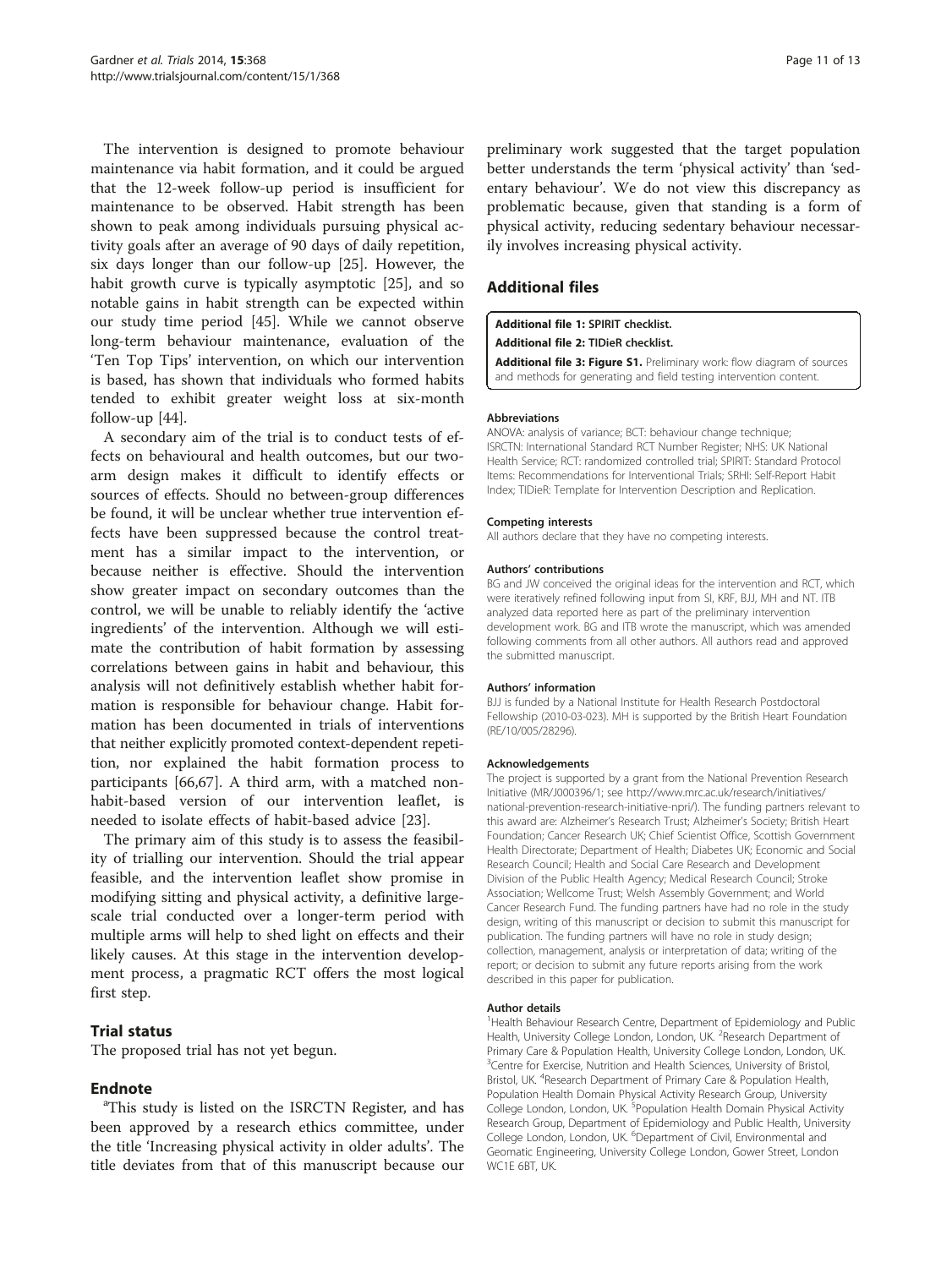<span id="page-11-0"></span>Received: 17 June 2014 Accepted: 16 September 2014 Published: 20 September 2014

#### References

- 1. Sedentary Behaviour Research Network: Letter to the editor: standardized use of 'sedentary' and 'sedentary behaviours'. Appl Physiol Nutr Metab 2012, 37:540–542.
- Hamilton MT, Healy GN, Dunstan DW, Zderic TW, Owen N: Too little exercise and too much sitting: inactivity physiology and the need for new recommendations on sedentary behavior. Curr Cardiovasc Risk Rep 2008, 2:292–298.
- 3. Owen N, Sugiyama T, Eakin EE, Gardiner PA, Tremblay MS, Sallis JF: Adults' sedentary behavior determinants and interventions. Am J Prev Med 2011, 41:189–196.
- 4. Blair SN, Haskell WL: Objectively measured physical activity and mortality in older adults. J Am Med Assoc 2006, 296:216–218.
- 5. Dogra S, Stathokostas L: Sedentary behavior and physical activity are independent predictors of successful aging in middle-aged and older adults. J Aging Res 2012, 2012:190654.
- 6. Roth M: Self-reported physical activity in adults. In Health Survey for England 2008: Volume 1, Physical Activity and Fitness. Edited by Craig R, Windell J, Hirani V. Leeds: The NHS Information Centre; 2009:21–58.
- 7. Department of Health: Start Active, Stay Active: A Report on Physical Activity for Health from the Four Home Countries' Chief Medical Officers. London: Department of Health; 2011.
- 8. Nelson ME, Rejeski WJ, Blair SN, Duncan PW, Judge KO, King AC, Macera CA, Castaneda-Sceppa C: Physical activity and public health in older adults: recommendation from the American College of Sports Medicine and the American Heart Association. Med Sci Sports Exerc 2007, 39:1435-1445.
- 9. Buckley JP, Mellor DD, Morris M, Joseph F: Standing-based office work shows encouraging signs of attenuating post-prandial glycaemic excursion. Occup Environ Med 2014, 71:109–111.
- 10. Buman MP, Hekler EB, Haskell WL, Pruitt L, Conway TL, Cain KL, Sallis JF, Saelens BE, Frank LD, King AC: Objective light-intensity physical activity associations with rated health in older adults. Am J Epidemiol 2010, 172:1155–1165.
- 11. Gregg EW, Caulet JA, Stone K, Thompson TJ, Bauer DC, Cummins SR, Ensrud KE, for the Study of Osteoporotic Fractures Research Group: Relationship of changes in physical activity and mortality among older women. J Am Med Assoc 2003, 289:2379–2386.
- 12. King AC: Interventions to promote physical activity in older adults. J Gerontol A Biol Sci Med Sci 2001, 56:36–46.
- 13. Lobo A, Santos P, Carvalho J, Mota J: Relationship between intensity of physical activity and health-related quality of life in Portuguese institutionalized elderly. Geriatr Gerontol Int 2008, 8:284–290.
- 14. Yasunaga A, Togo F, Watanabe E, Park H, Shephard RJ, Aoyagi Y: Yearlong physical activity and health-related quality of life in older Japanese adults: the Nakanojo Study. J Aging Phys Act 2006, 14:288-301
- 15. King AC, Rejeski WK, Buchner DM: Physical activity interventions targeting older adults. A critical review and recommendations. Am J Prev Med 1998, 15:316–333.
- 16. Taylor AH, Cable NT, Faulkner G, Hillsdon M, Narici M, Can Der Bij AK: Physical activity and older adults: a review of health benefits and the effectiveness of interventions. J Sports Sci 2004, 22:703-725.
- 17. van der Bij AK, Laurant MG, Wensing M: Effectiveness of physical activity interventions for older adults: a review. Am J Prev Med 2002, 22:120–133.
- 18. Chang AK, Fritschi C, Kim MJ: Sedentary behavior, physical activity, and psychological health of Korean older adults with hypertension: effect of an empowerment intervention. Res Gerontol Nurs 2013, 6:81–88.
- 19. Fitzsimons CF, Kirk A, Baker G, Michie F, Kane C, Mutrie N: Using an individualised consultation and activPAL feedback to reduce sedentary time in older Scottish adults: results of a feasibility and pilot study. Prev Med 2013, 57:718–720.
- 20. Gardiner PA, Eakin EG, Healy GN, Owen N: Feasibility of reducing older adults' sedentary time. Am J Prev Med 2011, 41:174-177
- 21. Brawley LR, Rejeski WJ, King AC: Promoting physical activity for older adults: the challenges for changing behavior. Am J Prev Med 2003, 25:172–183.
- 22. Dishman RK, Chubb M: Determinants of participation in physical activity. In Exercise, Fitness and Health. Edited by Bouchard C, Shephard RJ, Stephens T, Sutton JR, McPherson BD. Champaign: Human Kinetics; 1990:75–102.
- 23. Gardner B: A review and analysis of the use of 'habit' in understanding, predicting and influencing health-related behaviours. Health Psychol Rev 2014, doi:10.1080/17437199.2013.876238.
- 24. Judah G, Gardner B, Aunger R: Forming a flossing habit: an exploratory study of the psychological determinants of habit formation. Br J Health Psychol 2013, 18:338–353.
- 25. Lally P, van Jaarsveld CHM, Potts HPP, Wardle J: How are habits formed: modelling habit formation in the real world? Eur J Soc Psychol 2010, 40:998–1009.
- 26. Wood W, Tam L, Guerrero Witt M: Changing circumstances, disrupting habits. J Pers Soc Psychol 2005, 88:918-933.
- 27. Danner UN, Aarts H, De Vries NK: Habit formation and multiple means to goal attainment: repeated retrieval of target means causes inhibited access to competitors. Pers Soc Psychol Bull 2007, 33:1367–1379.
- 28. Neal DT, Wood W, Wu M, Kurlander D: The pull of the past: when do habits persist despite conflict with motives? Pers Soc Psychol Bull 2011, 37:1428–1437.
- 29. Rebar AL, Elavsky S, Maher JP, Doerksen SE, Conroy DE: Habits predict physical activity on days when intentions are weak. J Sport Exerc Psychol 2014, 36:157–165.
- 30. Rothman AJ, Sheeran P, Wood W: Reflective and automatic processes in the initiation and maintenance of dietary change. Ann Behav Med 2009, 38(S1):S4–S17.
- 31. Verplanken B, Wood W: Interventions to break and create consumer habits. J Public Policy Marking 2006, 25:90-103.
- 32. Craig P, Dieppe P, Macintyre S, Michie S, Nazareth I, Petticrew M: Developing and evaluating complex interventions: the new Medical Research Council guidance. Br Med J 2008, 337:a1655.
- 33. Chan A-W, Tetzlaff JM, Gøtzsche PC, Altman DG, Mann H, Berlin J, Dickersin K, Hróbjartsson A, Schulz KF, Parulekar WR, Krleža-Jerić K, Laupacis A, Moher D: SPIRIT 2013 Explanation and Elaboration: guidance for protocols of clinical trials. Br Med J 2013, 346:e7586.
- 34. Hoffman TC, Glasziou PP, Boutron I, Milne R, Perera R, Moher D, Altman DG, Barbour V, Macdonald H, Johnston M, Lamb SE, Dixon-Woods M, McCulloch P, Wyatt JC, Chan A-W, Michie S: Better reporting of interventions: template for intervention description and replication (TIDieR) checklist and quide. Br Med J 2014, 348:q1687.
- 35. Dombrowski SU, Sniehotta FF, Avenell A, MacLennon G, Araùjo-Soares V: Identifying active ingredients in complex behavioural interventions for obese adults with obesity-related co-morbidities or additional risk factors for co-morbidities: a systematic review. Health Psychol Rev 2012, 6:7–32.
- 36. Taylor N, Conner M, Lawton R: The impact of theory on the effectiveness of worksite physical activity interventions: a meta-analysis and metaregression. Health Psychol Rev 2012, 6:33–73.
- 37. Gardner B, Lally P, Wardle J: Making health habitual: the psychology of 'habit formation' and general practice. Br J Gen Pract 2012, 62:664–666.
- 38. Lally P, Gardner B: Promoting habit formation. Health Psychol Rev 2013, 7(S1):S137–S158.
- 39. Gardner B, Lally P: Does intrinsic motivation strengthen physical activity habit? Modelling relationships between self-determination, past behaviour, and habit strength. J Behav Med 2013, 36:488-497
- 40. Wiedemann AE, Gardner B, Knoll N, Burkert S: Intrinsic rewards, fruit and vegetable consumption, and habit strength: a three-wave study testing the associative-cybernetic model. Appl Psychol Health Well Being 2014, 6:119–134.
- 41. Locke EA, Latham GP: Building a practically useful theory of goal setting and task motivation. A 35-year odyssey. Am Psychol 2002, 57:705–717.
- 42. Deci EL, Ryan RM: The support of autonomy and the control of behavior. J Pers Soc Psychol 1987, 53:1024–1037.
- 43. Carels RA, Burmeister JM, Koball AM, Oehlhof MW, Hinman N, LeRoy M, Bannon E, Ashrafioun L, Storfer-Isser A, Darby LA, Gumble A: A randomized trial comparing two approaches to weight loss: differences in weight loss maintenance. J Health Psychol 2014, 19:296–311.
- 44. Lally P, Chipperfield A, Wardle J: Healthy habits: efficacy of simple advice on weight control based on a habit formation model. Int J Obes 2008, 32:1313–1330.
- 45. McGowan L, Cooke LJ, Gardner B, Beeken R, Croker H, Wardle J: Healthy feeding habits: efficacy results from a cluster-randomized, controlled exploratory trial of a novel, habit-based intervention with parents. Am J Clin Nutr 2013, 98:769–777.